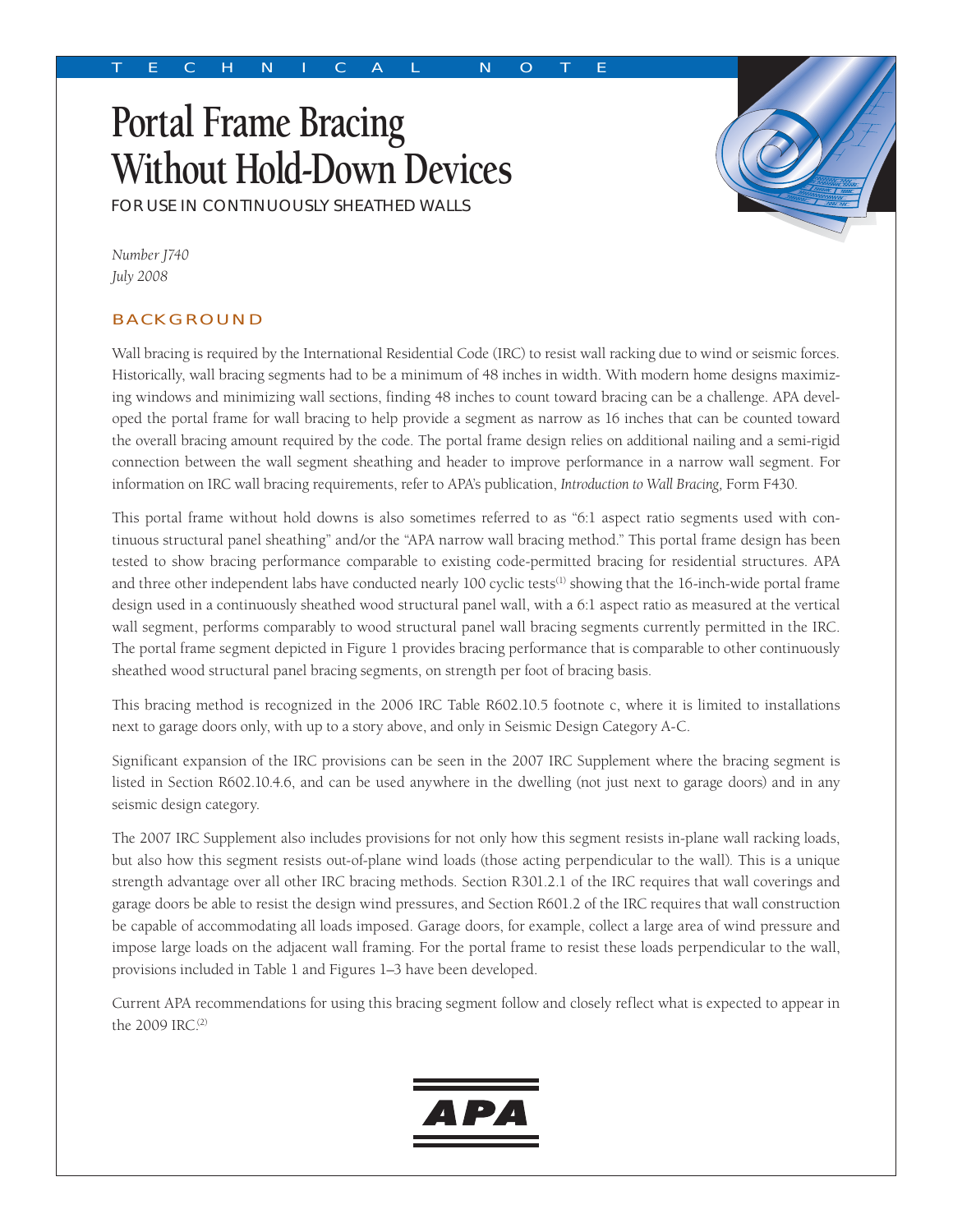### APA RECOMMENDATIONS

Wall segments having a maximum 6:1 aspect ratio shall be permitted to be built in accordance with Figures 1–3 and Table 1. The maximum 6:1 aspect ratio is based on height being measured from the top of the header to the bottom of the wall segment bottom plate.

For purposes of calculating the percentage of bracing present in the braced wall line, i.e., per 2006 IRC Table R602.10.1, the width of the full height sheathing segment shall be equal to its measured width. For example, a portal frame without hold downs with a 16-inch-wide wall segment is counted as 16 inches of bracing.

If applicable, the bracing amount reduction factors (0.8 or 0.9 from 2006 IRC Section R602.105) for continuously sheathed braced walls next to given openings shall be applied when calculating the total amount of wall bracing required for the entire braced wall line.

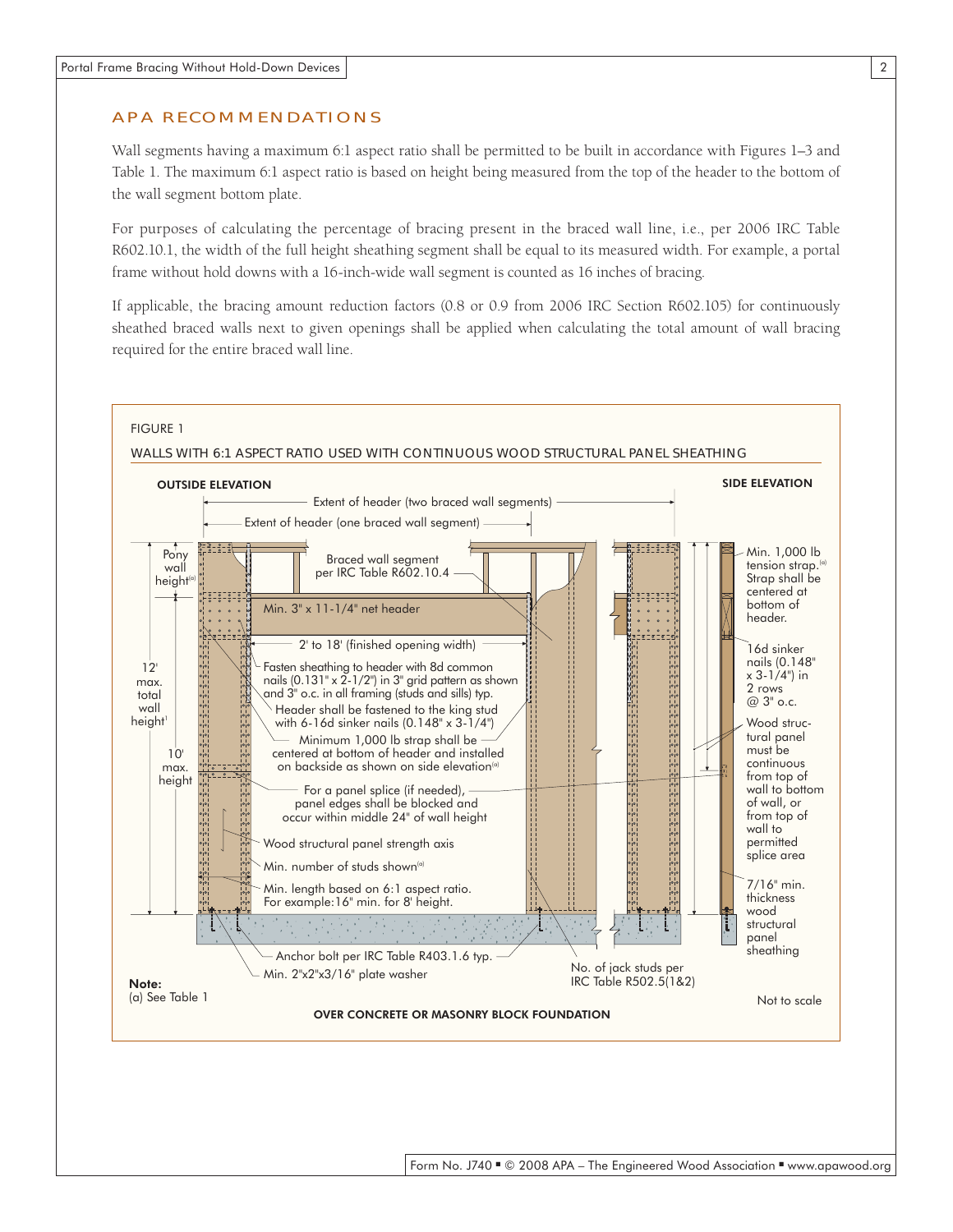



Form No. J740 ■ © 2008 APA – The Engineered Wood Association ■ www.apawood.org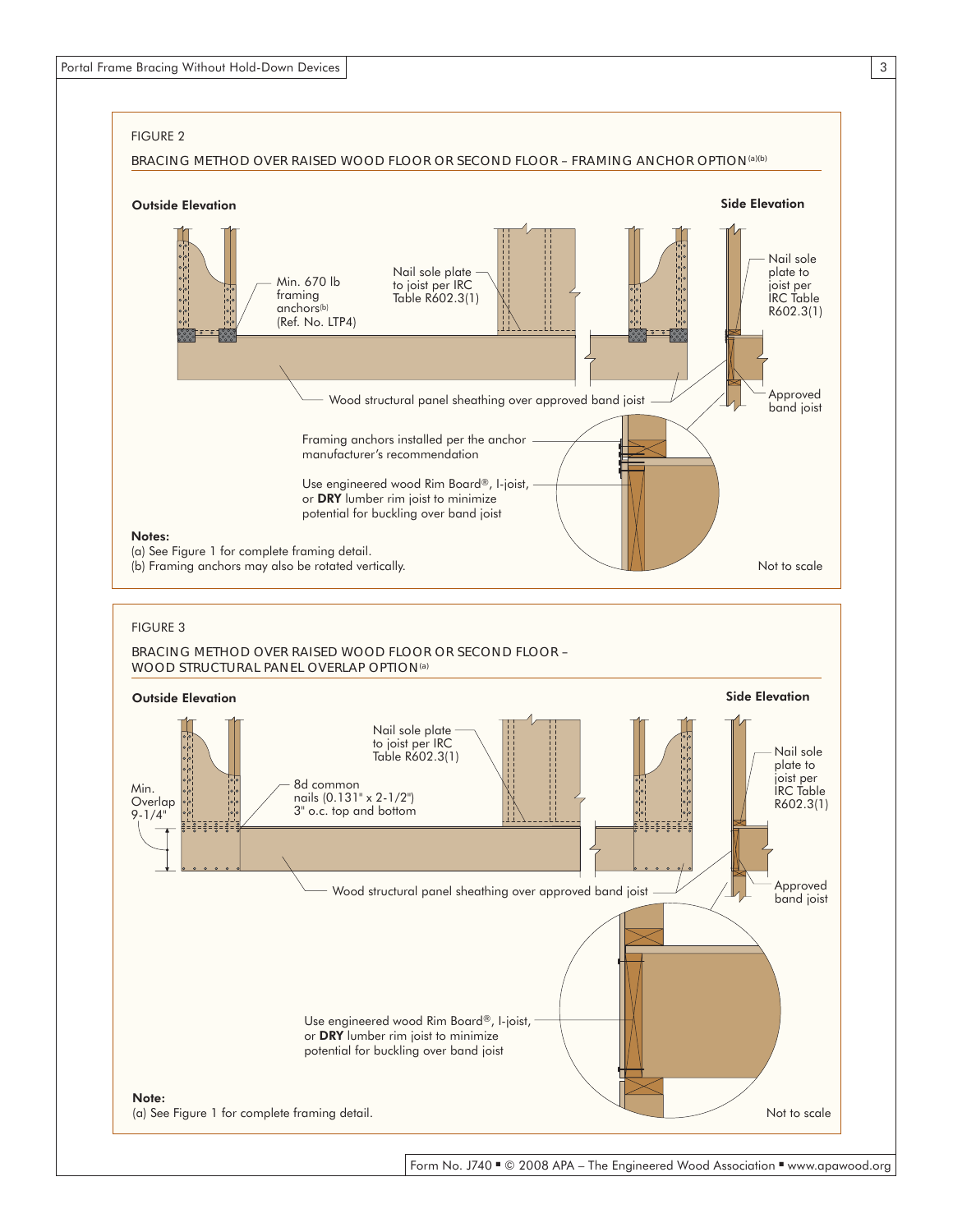#### TABLE 1

#### TENSION STRAP CAPACITY REQUIRED FOR RESISTING WIND PRESSURES PERPENDICULAR TO 6:1 ASPECT RATIO WALLS<sup>(a)(b)</sup>

| Minimum<br><b>Wall Stud</b><br>Framing<br>Size and<br>Grade<br>(Nominal) | Maximum<br>Pony Wall<br>Height (ft) | Maximum<br><b>Total Wall</b><br>Height (ft) | Maximum<br>Opening<br>Width (ft) | Basic Wind Speed (mph)                      |      |      |      |                   |      |  |
|--------------------------------------------------------------------------|-------------------------------------|---------------------------------------------|----------------------------------|---------------------------------------------|------|------|------|-------------------|------|--|
|                                                                          |                                     |                                             |                                  | 85                                          | 90   | 100  | 85   | 90                | 100  |  |
|                                                                          |                                     |                                             |                                  | <b>Exposure B</b>                           |      |      |      | <b>Exposure C</b> |      |  |
|                                                                          |                                     |                                             |                                  | Tension strap capacity required (lbf)(a)(b) |      |      |      |                   |      |  |
| $2x4$ No. 2<br>Grade                                                     | $\overline{0}$                      | 10                                          | 18                               | 1000                                        | 1000 | 1000 | 1000 | 1000              | 1000 |  |
|                                                                          |                                     | 10                                          | 9                                | 1000                                        | 1000 | 1000 | 1000 | 1000              | 1275 |  |
|                                                                          |                                     |                                             | 16                               | 1000                                        | 1000 | 1750 | 1800 | 2325              | 3500 |  |
|                                                                          | $\overline{2}$                      | 10                                          | 9                                | 1000                                        | 1000 | 1025 | 1075 | 1550              | 2500 |  |
|                                                                          |                                     |                                             | 16                               | 1525                                        | 2025 | 3125 | 3200 | 3900              | NP   |  |
|                                                                          | $\overline{2}$                      | 12                                          | 9                                | 1000                                        | 1200 | 2075 | 2125 | 2750              | 4000 |  |
|                                                                          |                                     |                                             | 16                               | 2600                                        | 3200 | NP   | NP   | NP                | NP   |  |
|                                                                          | $\overline{4}$                      | 12                                          | 9                                | 1775                                        | 2350 | 3500 | 3550 | NP                | NP   |  |
|                                                                          |                                     |                                             | 16                               | 4175                                        | NP   | NP   | NP   | NP                | NP   |  |
| 2x6 Stud<br>Grade                                                        | $\mathcal{P}$                       | 12                                          | 9                                | 1000                                        | 1000 | 1325 | 1375 | 1750              | 2550 |  |
|                                                                          |                                     |                                             | 16                               | 1650                                        | 2050 | 2925 | 3000 | 3550              | NP   |  |
|                                                                          | $\overline{4}$                      | 12                                          | 9                                | 1125                                        | 1500 | 2225 | 2275 | 2775              | 3800 |  |
|                                                                          |                                     |                                             | 16                               | 2650                                        | 3150 | NP   | NP   | NP                | NP   |  |

(a) NP = not permitted

(b) Strap shall be installed in accordance with manufacturer's recommendations.

4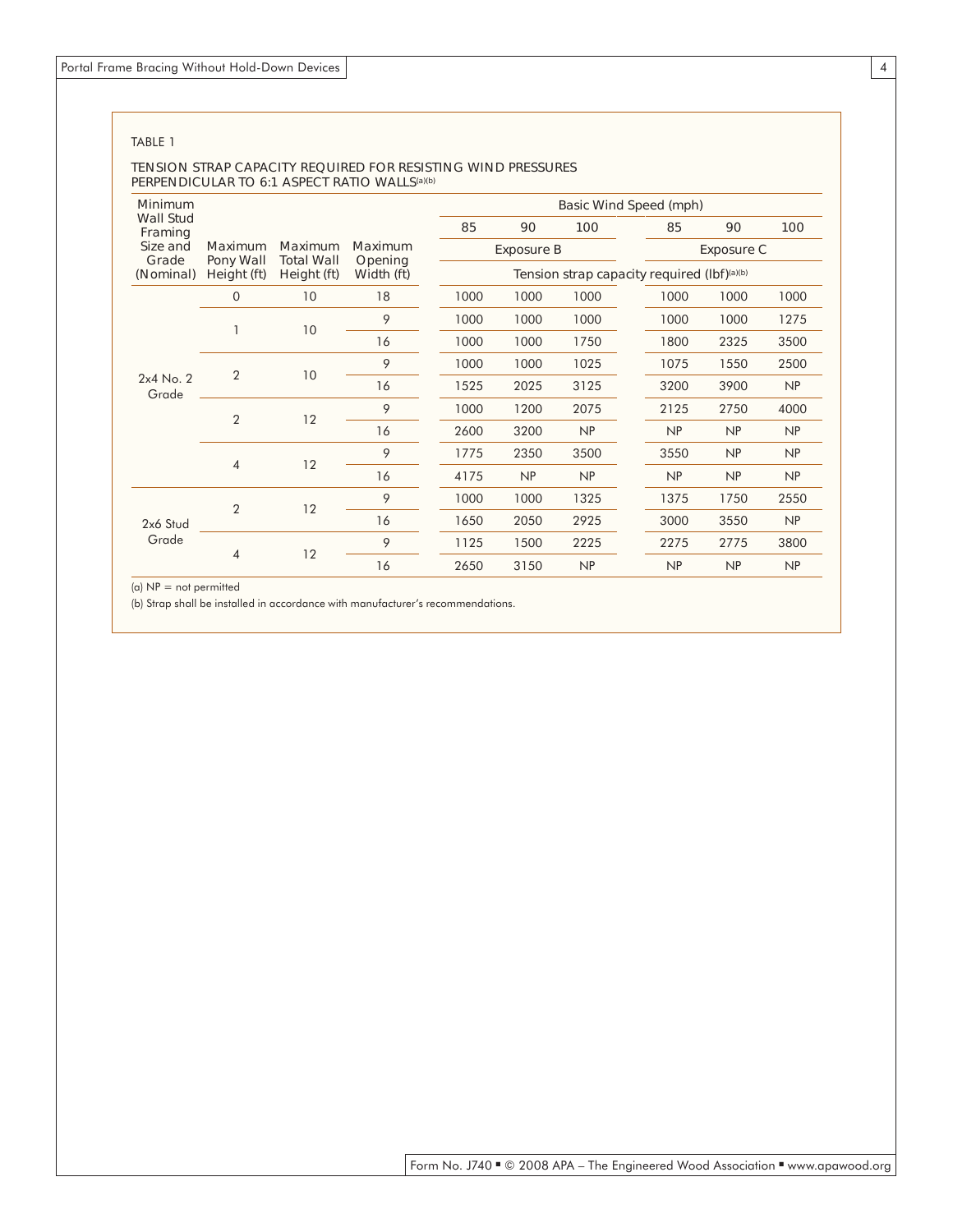Corners at ends of continuously sheathed braced walls shall be constructed in accordance with 2006 IRC Figure R602.10.5, shown in Figure 4 in this document.

The total number of braced wall segments having a maximum 6:1 aspect ratio in any individual braced wall line shall not exceed four.

For purposes of resisting wind pressures acting perpendicular to the wall, as described above, the requirements of Figures 1, 2 or 3, and Table 1 shall be met. There shall be a maximum of two braced wall segments per header and header length shall not exceed 22 feet. Tension straps shall be installed in accordance with the manufacturer's recommendations.



For sizing the header to resist gravity loads (snow, live, or dead), the following resources are available:

- 2006 IRC Section R502.5
- The Wood Frame Construction Manual (WFCM) Tables 3.22A-3.22E
- APA publication, *Glulam Garage Door Headers Offer Design Options*, Form C410.
- APA publication, *Glued Laminated Beam Design Tables,* Form S475.

The minimum header size of 3" x 11-1/4" is required for in-plane lateral load resistance. A deeper, thicker header may be required for gravity load resistance depending on building geometry, framing layout, and number of stories above. Like all header sizing, the proper size shall be determined by the design professional responsible for the particular project.

## PORTAL FRAME WITH HOLD DOWNS

Additional information is also available on the portal frame with hold downs for use as a wall bracing segment in APA Technical Topic, *A Portal Frame With Hold Downs for Wall Bracing or Engineered Applications, Form TT-100. The portal* frame bracing segment with hold downs is described in 2006 IRC Section R602.10.6.2 and has limitations for stories constructed above the portal frame. It also has additional foundation size and reinforcement requirements, but the 16-inch wall length of a portal frame with hold downs counts as 48 inches of bracing.

(1) *Cyclic Response of Narrow Wall Bracing for Seismic Design,* http://www.apawood.org/docs/NarrowWallBracingAndSeismicDesign.pdf (2) International Code Council 2007/2008 code development cycle result of the public hearings in Palm Beach, CA, February 2008.